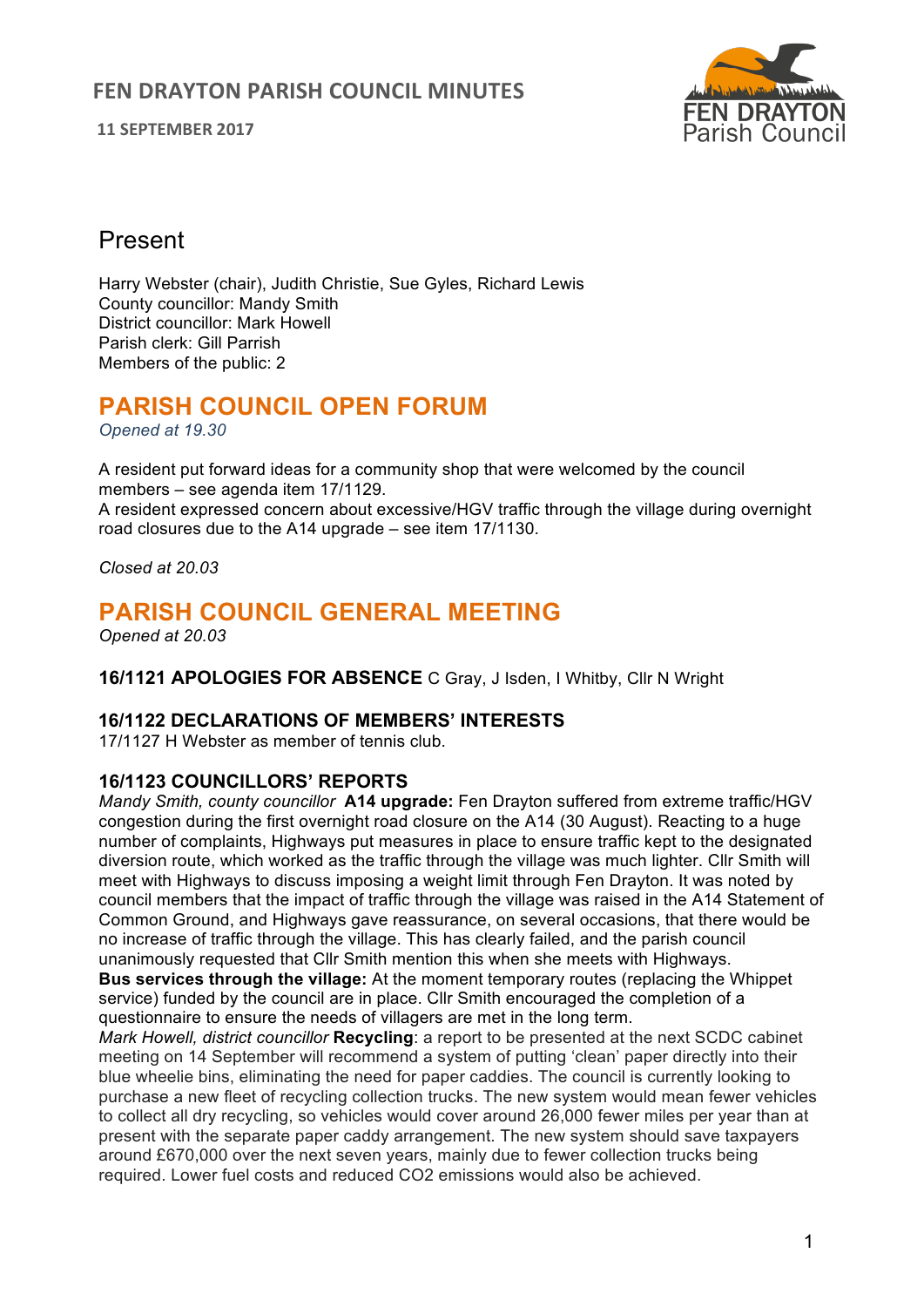**11 SEPTEMBER 2017**



## **17/1124 LOCAL CRIME/PCSO**

No crime reported in Fen Drayton in July/August.

## **17/1125 MINUTES OF THE LAST MEETING**

*That the chair sign the July minutes as a correct record, with no amendments, was proposed, seconded and unanimously approved. (JC/RL)*

## **17/1126 ACTIONS/UPDATES FROM PREVIOUS MEETINGS**

George Wilderspin memorial bench is now in place in the village hall field. Atlas survey of dead trees – see 17/1128. Coppiced trees in park are owned by the parish council. It is not known who pruned them. Quotation from Caloo see item 17/1133 New notice board – see item 17/1134

## **17/1127 CORRESPONDENCE RECEIVED**

Email re tennis court resurfacing – see 17/1136.

Email Swavesey Spartans re use of pitch 2017-18 – see 17/1136.

Emails: residents concerning through the village when A14 closed – see 17/1130.

Emails: residents re about lack of grass cutting – see 17/1128.

Email: resident re overgrown drain along Daintrees Road. This is usually cut by highways. The chair will speak to Cllr Nick Wright about it.

## **17/1128 VILLAGE MAINTENANCE/ &TREE SAFETY**

**Tree surveys** – the PC has a duty of care to survey trees on its land every year. J Christie will liaise with J Isden and S Gyles to organise a team to carry out a survey as soon as possible. **Problem with grass cutting contractor** – who failed to cut grass in August. This was due to staff shortages. New personnel are now in place so all issues should be resolved this week. **Daintrees Road drain** overgrown: usually cut by highways. The chair will speak to Cllr Wright. **Picnic tables:** one of the new picnic tables in the village hall field has been damaged by somebody placing a portable barbecue on it.

**The handyman** is still waiting for long hedge cutter from Ibbetts (a previous batch of stock was faulty – hence the delay in supplying the item).

**Dead elm tree** on Cootes Lane is due to be felled on 14 September.

- **ACTION: J Christie to coordinate a tree survey team.**
- **ACTION: H Webster to speak to Cllr Wright about the Daintrees Road drain.**

## **17/1129 COMMUNITY PROJECTS**

.

The council members were in favour of the community shop idea and discussed incorporating it with the community café. S Gyles will coordinate a meeting with Sarah Bateup and a few council members to take the idea forward.

• **ACTION: S Gyles to organise a meeting re community café/shop**

## **17/1130 A14 UPGRADE:TRAFFIC THROUGH THE VILLAGE**

Complaints about traffic through the village: a resident is looking at obtaining a grant from the A14 community fund to pay for traffic calming/HGV restrictions.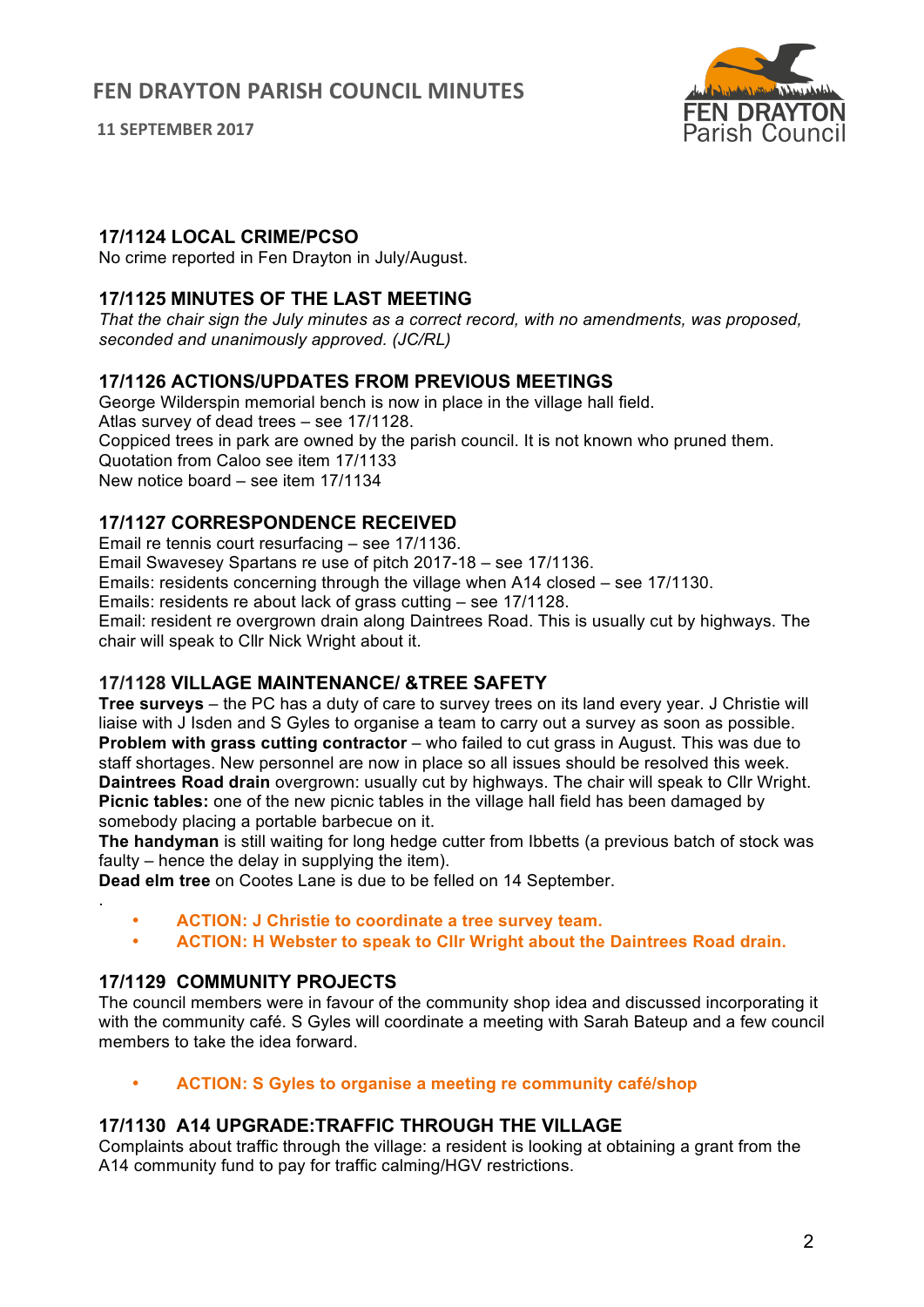## **FEN DRAYTON PARISH COUNCIL MINUTES**



**11 SEPTEMBER 2017**

Cllr Smith is to meet with Highways to discuss putting an HGV weight restriction in place to ease the situation in Horse and Gate Street. The PC would consider funding the cost of this if it fails. Three council members will attend a mobile speed sign presentation in Cottenham tomorrow. The compulsory purchase of a strip of the Town Lands field is imminent. The chair spoke to Highways to ensure that access to the field will still be maintained and was assured it would be. The chair advised the PC could use a land agent to negotiate compensation (fees will be refunded). The parish council has used Bletsoe's previously, so will contact them again. *That a land agent be employed to advise over the compulsory purchase of the Town Lands strip was proposed, seconded and unanimously approved. (RL/SG)*

• **ACTION: J Christie to contact Bletsoe's land agents**

## **17/1131 COOTES COURT WALL**

H Webster and J Christie met with the Cootes Court management committee to discuss the wall between Cootes Court and Hall Court. Plans show that the wall belongs to Cootes Court. The handyman will continue to cut back ivy growing on the Hall Court side of the wall.

### **17/1132 LHI INITIATIVE 2018**

H Webster, S Gyles and C Gray will put together a submission for a 2107-18 LHI grant. The deadline is 15 October.

• **ACTION: H Webster, S Gyles and C Grey to put together LHI application**

### **17/1133 OUTDOOR GYM EQUIPMENT**

*Item moved to October meeting due to lack of time and absence of two councillors who are leading the project.*

• **ACTION: Clerk to move item to October agenda**

### **17/1134 NEW VILLAGE NOTICE BOARD**

A new board (dark green aluminium with double glass front) will be purchased and sited at the top of Cootes Lane. The purchase cost is £1,500 (the parish council has secured a Community Chest grant for £1,000 towards the cost).

*That a notice board be purchased for £1,500, was proposed, seconded and unanimously approved. (RL/SG)*

• **ACTION: Clerk to order the new notice board**

### **17/1135 PLANNING**

#### **New applications:**

S/2451/17/FL New dwelling and garage, 8 Mill Road S/2452/17/FL New build dwelling (plot 2), r/o 49 Middleton Way S/2454/17/FL New build dwelling (plot 1), r/o 49 Middleton Way S/0811/17/FL (retrospective) 6 Cootes Lane, side extension S/3068/17/FL 2 new dwellings, 42 Middleton Way **Approved/no objections by PC:** S/2451/17/FL New dwelling and garage, 8 Mill Road

S/2452/17/FL New build dwelling (plot 2), r/o 49 Middleton Way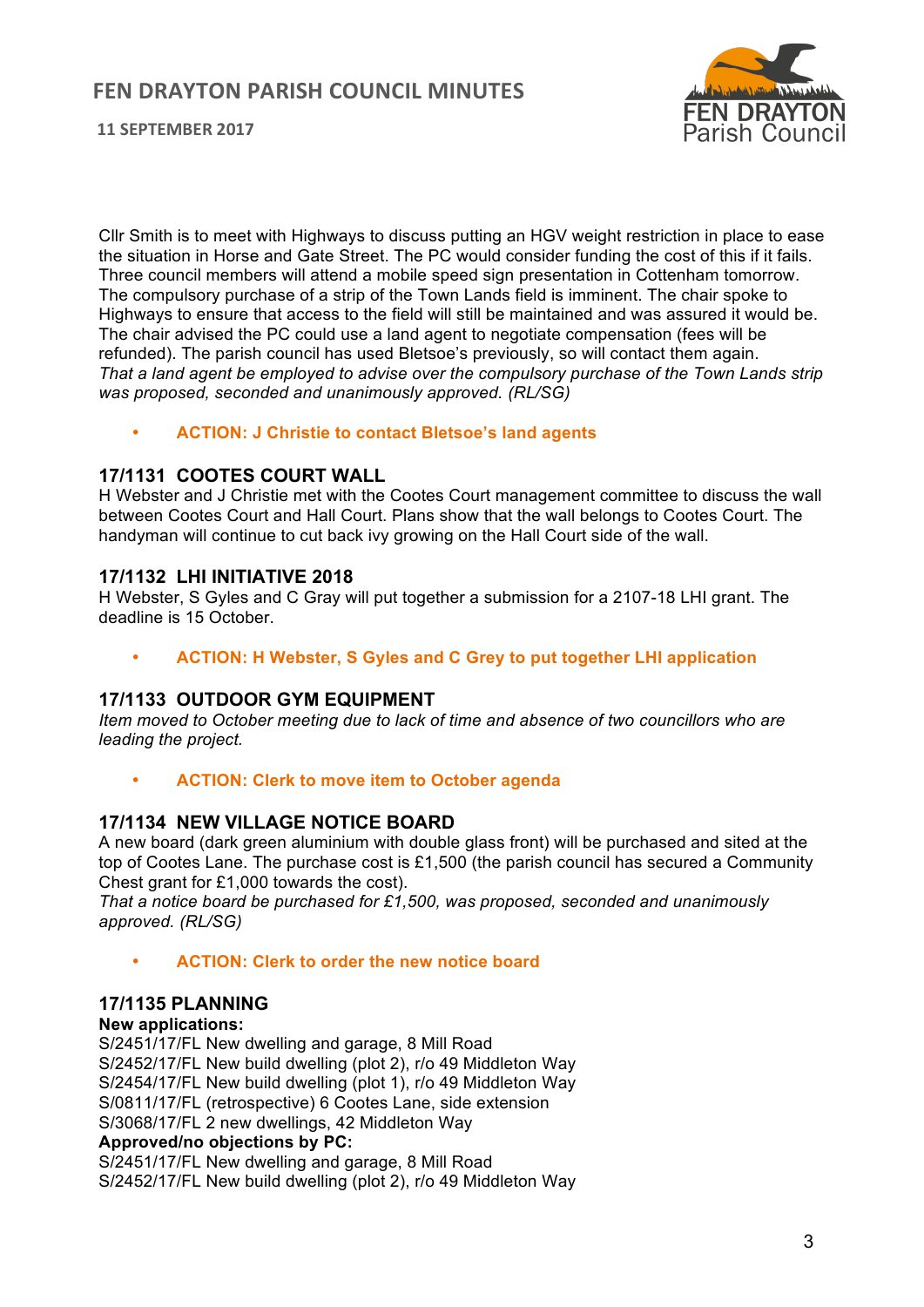#### **11 SEPTEMBER 2017**



S/2454/17/FL New build dwelling (plot 1), r/o 49 Middleton Way **Information only:** S/2846/17/DC approval of details (conditions 9, 11 & 12) for S/0076/17/FL **Refused:** none **SCDC decision notices:**  S/0408/17/FL r/o 27 Cootes Lane, demolition of three agricultural buildings and erection of two detached three-bedroom dwellings and accesses. APPROVED.

S/2655/17/NM - Land at 28, Cootes Lane, change of cladding material. APPROVED

### **17/1136 FINANCES**

*That the Swavesey Spartans continue to use the recreation ground for the 2107-18 season as per the existing agreement (£250) was proposed, seconded and unanimously agreed (RL/SG)*

Four CGM invoices for grass cutting April-July, were raised in August (after much chasing by the clerk).

| <b>Business account</b>      | Chq no | <b>Receipts</b> | <b>Payments</b> | <b>VAT</b> |
|------------------------------|--------|-----------------|-----------------|------------|
| Community Chest notice board |        | 1,000.00        |                 |            |
| <b>HMRC</b>                  |        |                 | 198.20          |            |
| AA Taylor pavilion shower    |        |                 | 253.00          |            |
| Clerk July salary            |        |                 | 249.49          |            |
| Royal Mail                   |        |                 | 258.00          | Y          |
| Handyman - July              |        |                 | 426.00          |            |
| Handyman - brush cutter      |        |                 | 165.58          |            |
| eon                          |        |                 | 19.57           | Y          |
| <b>HMRC VAT reclaim</b>      |        | 1,622.10        |                 |            |
| A A Taylor bench base        |        |                 | 120.00          |            |
| <b>CGM 208076 April</b>      |        |                 | 391.20          | Υ          |
| CGM 208106 May               |        |                 | 391.20          | Υ          |
| <b>CGM 208017 June</b>       |        |                 | 391.20          | Y          |
| <b>CGM 208108 July</b>       |        |                 | 391.20          | Y          |
| <b>Clerk August salary</b>   |        |                 | 169.29          |            |
| Handyman August              |        |                 | 530.00          |            |

### *JULY/AUGUST RECEIPTS & PAYMENTS*

o Business account balance £13921.07.

- $\Omega$  S106 account balance = £10620.88
- $\circ$  Town Lands account balance = £10964.13
- Cambridge B/S =  $£7,600.00$

*That the July/August receipts and payments are correct was proposed, seconded and unanimously approved. (JC/RL)*

Meeting closed **at 21.40.** Next meeting **10 October, 19.30 in the village hall.**